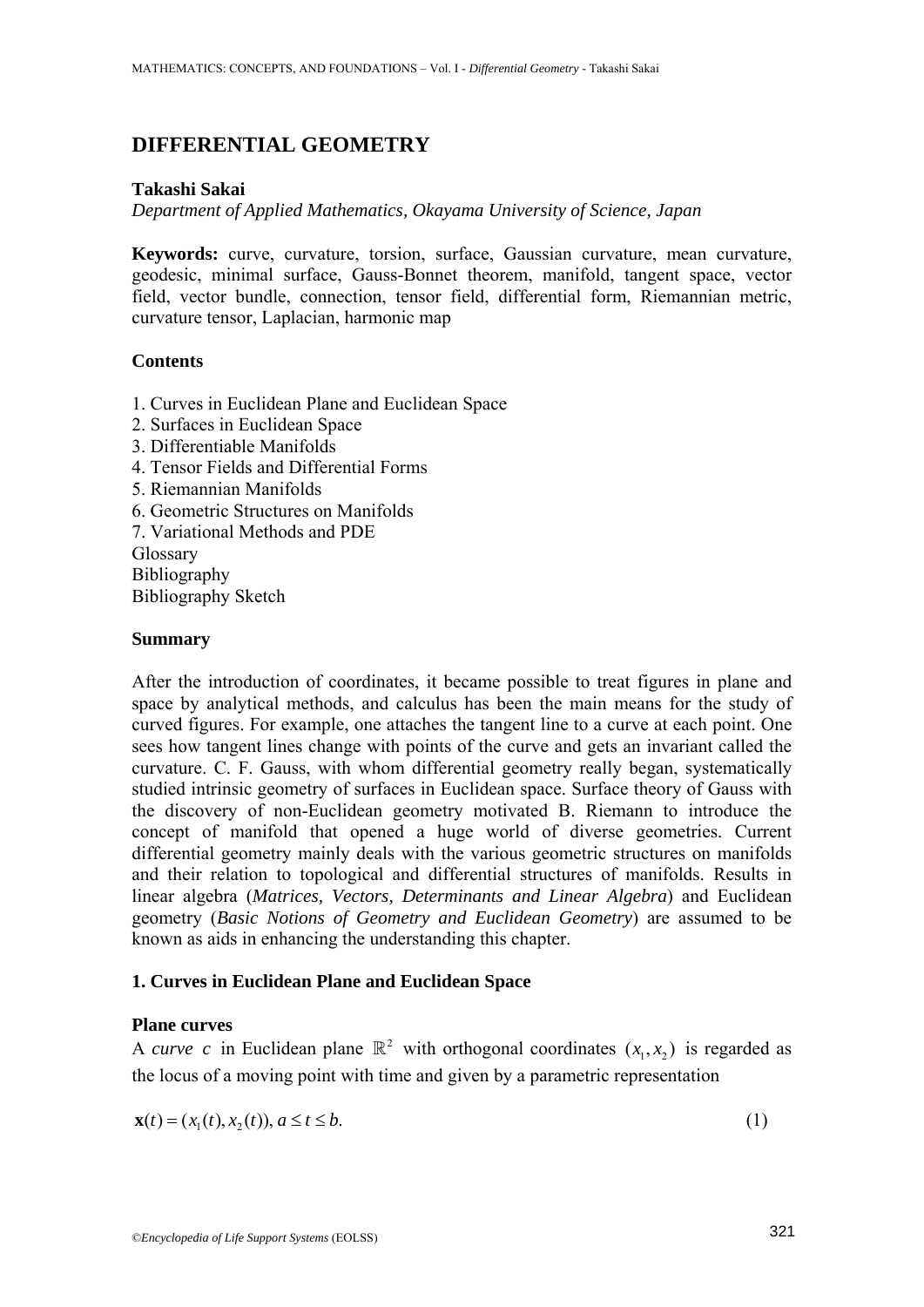It is assumed that functions  $x_i(t), x_i(t)$  are of class  $C^k$  ( $k \ge 2$ ) and the tangent vector  $\dot{\mathbf{x}}(t) = (\dot{x}_1(t), \dot{x}_2(t))$  to *c* is nonzero at each *t*. Then the *tangent line* to *c* at  $\mathbf{x}(t_0)$  is given by  $t \mapsto \mathbf{x}(t_0) + t\dot{\mathbf{x}}(t_0)$  in vector notation. The *arc length*  $s(t)$  and the *length*  $L(c)$ of *c* are defined as

$$
s(t) = \int_{a}^{t} \|\dot{\mathbf{x}}(t)\| dt = \int_{a}^{t} \sqrt{\dot{x}_{1}(t) + \dot{x}_{2}(t)} dt \quad (a \le t \le b), \quad L(c) = \int_{a}^{b} \|\dot{\mathbf{x}}(t)\| dt. \tag{2}
$$

Indeed, the length  $L(c)$  doesn't depend on parameterizations of a curve. Since  $s = s(t)$ is a strictly increasing function, one may take the inverse function  $t = t(s)$  and gets a new parametric representation  $s \rightarrow x(s) = x(t(s))$  of *c* by arc length *s* for which  $\|\dot{\mathbf{x}}(s)\|$  ≡ 1 holds. Setting  $\mathbf{e}_1(s) = \dot{\mathbf{x}}(s)$  and  $\mathbf{e}_2(s) = (-\dot{x}_2(s), \dot{x}_1(s))$ , a unit *normal vector* to  $c$  given by rotating  $e_1(s)$  through 90° counterclockwise, one obtains a (positive) orthonormal basis  $\{e_1(s), e_2(s)\}$  called the *Frenet frame* of *c* at each  $\mathbf{x}(s)$ .

#### **Curvature**

Let  $c : \mathbf{x} = \mathbf{x}(s), 0 \le s \le L$  be parameterized by arc length. Then the acceleration vector  $\ddot{\mathbf{x}}(s) = (\ddot{x}_1(s), \ddot{x}_2(s))$  of *c* is orthogonal to  $\dot{\mathbf{x}}(s)$ , and one may write  $\ddot{\mathbf{x}}(s) = \dot{\mathbf{e}}_1(s) = \kappa(s)\mathbf{e}_2(s)$ , where  $\kappa(s) = \kappa_c(s) = \langle \ddot{\mathbf{x}}(s), \mathbf{e}_2(s) \rangle = \dot{x}_1(s)\ddot{x}_2(s) - \dot{x}_2(s)\ddot{x}_1(s)$  is called the *curvature* of *c* at  $\mathbf{x}(s)$ . Setting  $\rho(s) = 1/\kappa(s)$  if  $\kappa(s) \neq 0$ , the circle centered at  $\mathbf{x}(s) + \rho(s)\mathbf{e}_{s}(s)$  (center of curvature) of radius  $|\rho(s)|$  is tangent to *c* of second order at  $\mathbf{x}(s)$ . The centers of curvature of *c* form a curve called the *evolute* of *c*. For a curve  $c: \mathbf{x} = \mathbf{x}(t)$  parameterized by *t*, one obtains

$$
\kappa(t) = \left\{ \dot{x}_1(t) \ddot{x}_2(t) - \ddot{x}_1(t) \dot{x}_2(t) \right\} / \left\{ \dot{x}_1(t)^2 + \dot{x}_2(t)^2 \right\}^{3/2}.
$$
 (3)

Here is an example: The locus of a fixed point on the circle of radius *a* rolling on  $x_1$ axis is called the *cycloid* and given by  $x_1(t) = a(t - \sin t)$ ,  $x_2(t) = a(1 - \cos t)$ ,  $0 \le t \le 2\pi$ . Its arc length and curvature are respectively  $s(t) = 2a(1 - \cos(t/2))$  and  $\kappa(t) = -\frac{1}{4a\sin(t/2)}$ . The evolute of a cycloid *c* defined for  $-\infty < t < \infty$  is again a cycloid that is congruent to *c* .

What is the meaning of curvature? It appears in the *Frenet formula*:

$$
\dot{\mathbf{x}}(s) = \mathbf{e}_1(s), \dot{\mathbf{e}}_1(s) = \kappa(s)\mathbf{e}_2(s), \dot{\mathbf{e}}_2(s) = -\kappa(s)\mathbf{e}_1(s)
$$
(4)

that controls the local behavior of the Frenet frame and the curve itself. Now an angle  $\theta(s) \in \mathbb{R}$  between the unit tangent vector  $\dot{\mathbf{x}}(s)$  to *c* and a fixed unit vector may be defined so that  $s \rightarrow \theta(s)$  is of class  $C^{k-1}$  and one has  $\dot{\mathbf{x}}(s) = (\cos(\theta(s) + \alpha), \sin(\theta(s) + \alpha))$ . Then  $\kappa(s) = \dot{\theta}(s)$  holds, i.e. curvature is an intrinsic invariant of a curve. Indeed, curvature determines the curve: Suppose a  $C^{k-2}$ -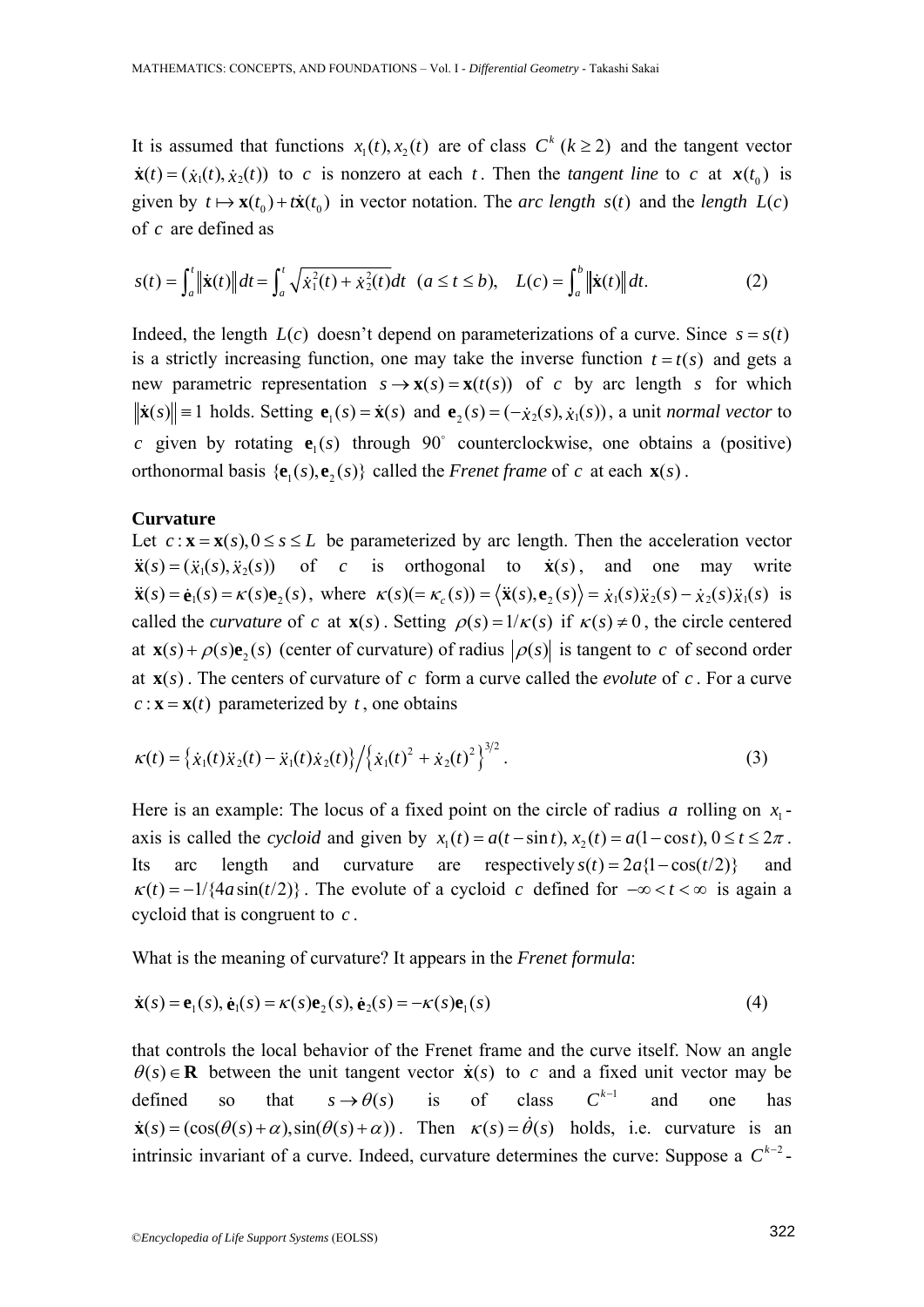function  $\kappa(s)$  is given on [0, L]. Then there exists a unique  $C^k$ -curve  $c : \mathbf{x} = \mathbf{x}(s)$  in  $\mathbb{R}^2$  parameterized by arc length with  $\kappa_c(s) = \kappa(s)$ , up to parallel translations and rotations of  $\mathbb{R}^2$ . In the standard case of  $\kappa(s) = 0$  (resp.  $\kappa(s) = k \neq 0$ ), *c* is a (part of a) straight line (resp. circle of radius  $1/|k|$ ). A curve given by the equation  $\kappa(s) = s/a$  (*a*; a nonzero constant) is called a *clothoid* that describes the trajectory of a car running with unit speed and an increasing acceleration of the constant rate, and applied to the design of highways.



Figure 1. Cycloid and its evolute (left); clothoid (right)

Let  $c:[0,L] \to \mathbb{R}^2$  be a *closed curve*, i.e.  $\mathbf{x}^{(k)}(0) = \mathbf{x}^{(k)}(L)$  hold for *k* -th derivatives  $(0 \le k \le 2)$ . The integral  $\int_0^L \kappa(s) ds$  is called the *total curvature* of *c*, and the *rotation number* of *c* is given by  $(1/2\pi) \int_0^L \kappa(s) ds$  that turned out an integer. For a simple (i.e. without self-intersection points) closed curve  $c$ , the rotation number is equal to  $\pm 1$ , and two closed curves are deformed to each other (by regular homotopy) if and only if they have the same rotation number. A simple closed curve *c* admits at least four vertices at which the derivative  $\dot{\kappa}(s)$  vanishes.

#### **Space curves**

A curve *c* in Euclidean space  $\mathbb{R}^3 = \{(x_1, x_2, x_3) | x_i \in \mathbb{R} \}$  is given by

$$
\mathbf{x}(t) = (x_1(t), x_2(t), x_3(t)), a \le t \le b
$$
  
(5)

using a parametric representation. It is assumed that  $x_i(t)$  ( $1 \le i \le 3$ ) are of class *C*<sup>*k*</sup> (*k* ≥ 3) and the acceleration vector  $\ddot{\mathbf{x}}(t) = (\ddot{x}_1(t), \ddot{x}_2(t), \ddot{x}_3(t))$  is linearly independent of the tangent vector  $\dot{\mathbf{x}}(t) = (\dot{x}_1(t), \dot{x}_2(t), \dot{x}_3(t))$ . Arc length  $s = s(t)$  is defined by (2) and one gets the parameterization of *c* by arc length. Then  $\mathbf{e}_1(s) = \dot{\mathbf{x}}(s)$  is a unit vector and  $\ddot{x}(s)$  is orthogonal to  $\dot{x}(s)$ . Now the *curvature*  $\kappa(s)$ (= $\kappa(s)$ ) of a space curve *c* is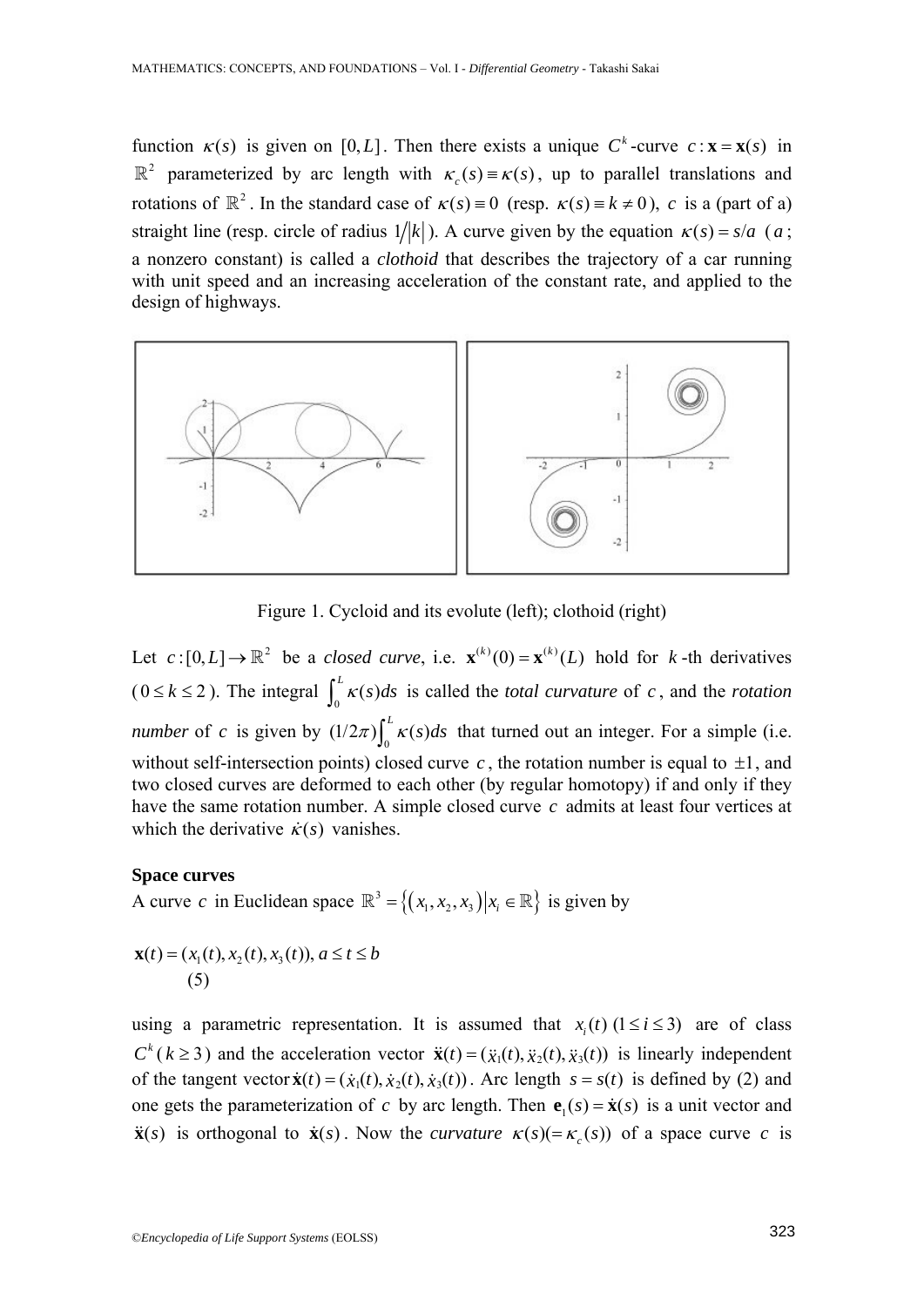defined as  $\|\ddot{\mathbf{x}}(s)\|$  that is assumed to be positive. Set  $\mathbf{e}_2(s) = \ddot{\mathbf{x}}(s)/\kappa(s)$  and consider the vector product  $\mathbf{e}_3(s) = \mathbf{e}_1(s) \times \mathbf{e}_2(s)$ . One obtains a (positive) orthonormal basis  ${ {\bf e}_i(s) }_{i < i < s}$  called the *Frenet frame* at each point  ${\bf x}(s)$  of the curve. Then the following *Frenet-Serret formula*

$$
\begin{cases}\n\dot{\mathbf{e}}_1(s) &= \kappa(s)\mathbf{e}_2(s) \\
\dot{\mathbf{e}}_2(s) &= -\kappa(s)\mathbf{e}_1(s) + \tau(s)\mathbf{e}_3(s) \\
\dot{\mathbf{e}}_3(s) &= -\tau(s)\mathbf{e}_2(s)\n\end{cases}
$$
\n(6)

holds, where  $\tau(s) = \langle \dot{\mathbf{e}}_2(s), \mathbf{e}_3(s) \rangle = \det(\dot{\mathbf{x}}(s), \ddot{\mathbf{x}}(s), \ddot{\mathbf{x}}(s)) / ||\ddot{\mathbf{x}}(s)||^2$  is called the *torsion* of *c* (det means the determinant of  $3 \times 3$ -matrix formed by the components of three vectors). The curvature and the torsion of a curve  $\mathbf{x} = \mathbf{x}(t)$  parameterized by *t* are given by

$$
\kappa(t) = \left\| \dot{\mathbf{x}}(t) \times \ddot{\mathbf{x}}(t) \right\| / \left\| \dot{\mathbf{x}}(t) \right\|^3, \quad \tau(t) = \det(\dot{\mathbf{x}}(t), \ddot{\mathbf{x}}(t), \ddot{\mathbf{x}}(t)) / \left\| \dot{\mathbf{x}}(t) \times \ddot{\mathbf{x}}(t) \right\|^2.
$$
 (7)

Once  $\kappa(s) > 0$ ,  $\tau(s)$  ( $0 \le s \le L$ ) are given, there exists a unique curve *c* parameterized by arc length with  $\kappa_c(s) = \kappa(s), \tau_c(s) = \tau(s)$ , up to parallel translations and rotations of  $\mathbb{R}^3$ . *c* is a plane curve if and only if its torsion vanishes everywhere, and a curve with constant curvature  $\kappa(s) = a > 0$  and constant torsion  $\tau(s) = b \neq 0$  is congruent to a regular *helix* given by

$$
\mathbf{x}(s) = (a^2 + b^2)^{-1} (a \cos(\sqrt{a^2 + b^2} s), a \sin(\sqrt{a^2 + b^2} s), b \sqrt{a^2 + b^2} s).
$$

For the total curvature  $\kappa_c = \int_0^L \kappa(s) ds$  of a closed curve  $c : \mathbf{x} = \mathbf{x}(s) (0 \le s \le L)$ ,  $\kappa_c \ge 2\pi$ holds . Moreover if *c* is a knot,  $\kappa_c > 4\pi$  holds.

#### **2. Surfaces in Euclidean Space**

#### **Fundamental forms and curvature**

In nature one sees various curved surfaces and nowadays curved surfaces are put use to designs, e.g. for cars. In differential geometry, one treats *parameterized surface S* given by a map

$$
\mathbf{x}: D \ni (u_1, u_2) \mapsto \mathbf{x}(u_1, u_2) = (x_1(u_1, u_2), x_2(u_1, u_2), x_3(u_1, u_2)) \in \mathbb{R}^3
$$
\n(8)

from a domain *D* of  $u_1 u_2$ -plane into  $\mathbb{R}^3$ , where  $x_i(u_1, u_2)$  ( $1 \le i \le 3$ ) are functions of class  $C^k$  ( $k \ge 2$ ). For example, the graph of a function  $x_3 = f(x_1, x_2)$  is expressed as  $(x_1, x_2) \rightarrow (x_1, x_2, f(x_1, x_2))$ . The sphere  $x_1^2 + x_2^2 + x_3^2 = r^2$  of radius *r* is given by  $x_1 = r \cos u_1 \cos u_2$ ,  $x_2 = r \cos u_1 \sin u_2$ ,  $x_3 = r \sin u_1$ ;  $-\pi/2 < u_1 < \pi/2$ ,  $0 \le u_2 \le 2\pi$ . To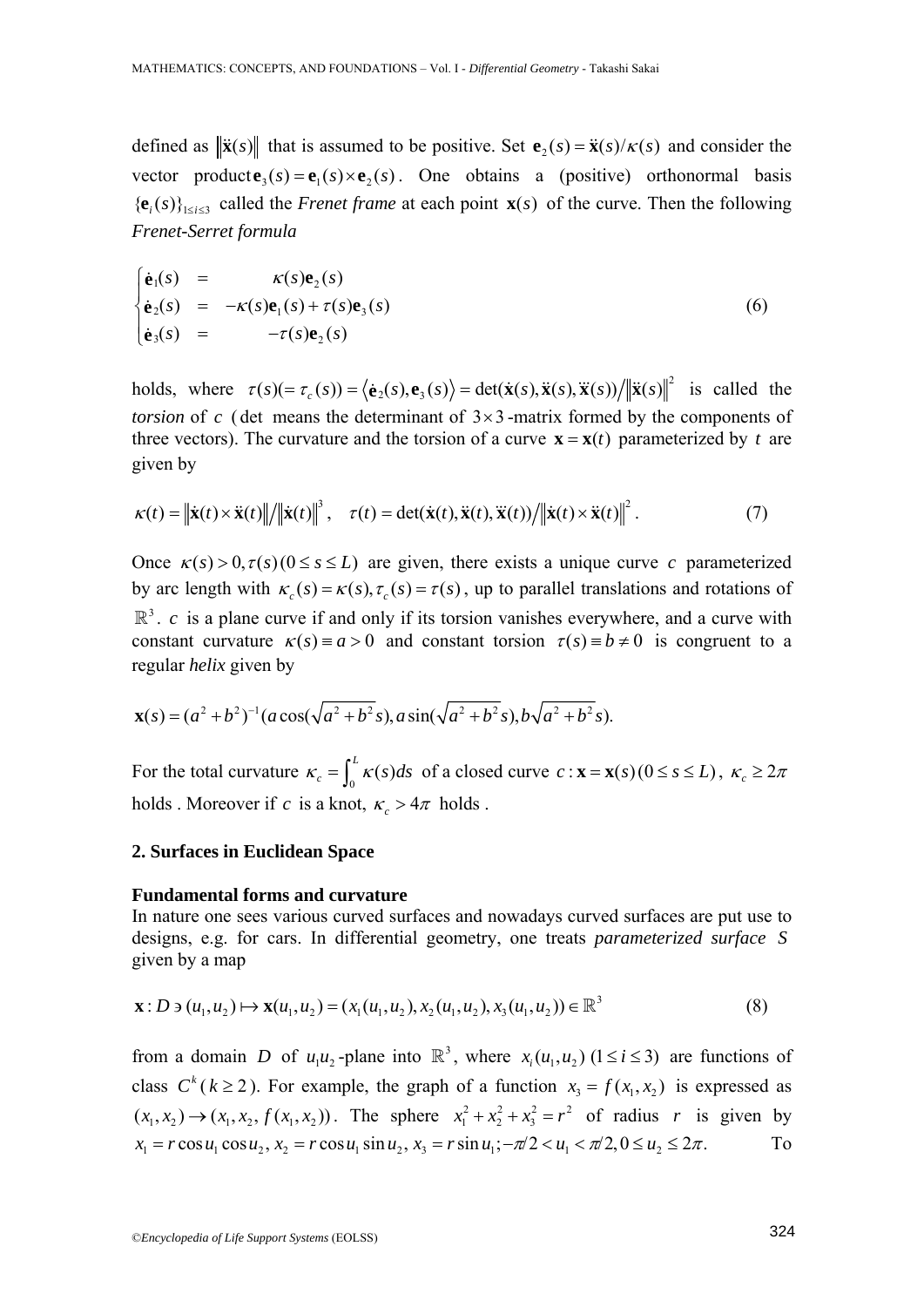guarantee that *S* is a 2-dimensional figure, one takes curves  $u_1 \mapsto \mathbf{x}(u_1, u_2)$ ,  $u_1 \mapsto \mathbf{x}(u_1, u_2)$  on *S* fixing  $u_2, u_1$  respectively and assumes that the tangent vectors to these parameter curves

$$
\mathbf{x}_{u_i}(u_1, u_2) = \left(\frac{\partial x_1}{\partial u_i}(u_1, u_2), \frac{\partial x_2}{\partial u_i}(u_1, u_2), \frac{\partial x_3}{\partial u_i}(u_1, u_2)\right), (i = 1, 2)
$$

are linearly independent and span the *tangent plane*  $T_p S$  to *S* at each  $p = \mathbf{x}(u_1, u_2)$ . Namely, the vector product  $\mathbf{x}_{u_1}(u_1, u_2) \times \mathbf{x}_{u_2}(u_1, u_2) \neq 0$  everywhere, and one may take

$$
\mathbf{e}(u_1, u_2) = \mathbf{x}_{u_1}(u_1, u_2) \times \mathbf{x}_{u_2}(u_1, u_2) / \|\mathbf{x}_{u_1}(u_1, u_2) \times \mathbf{x}_{u_2}(u_1, u_2)\|,
$$
\n(9)

a unit *normal vector* to *S* .  $\mathbf{x}: D \to \mathbb{R}^3$  is assumed to be injective on *D*.

Now the scalar product is induced on each  $T_p S$ . In terms of the first fundamental quantities

$$
g_{ij} = \langle \mathbf{x}_{u_i}, \mathbf{x}_{u_j} \rangle \quad (i, j = 1, 2; g_{12} = g_{21})
$$
 (10)

it is given by  $\langle \xi_1, \xi_2 \rangle = \sum_{i,j=1}^2 g_{ij} a_i b_j$  for  $\xi_1 = \sum_{i=1}^2 a_i \mathbf{x}_{u_i}, \xi_2 = \sum_{i=1}^2 b_i \mathbf{x}_{u_i} \in T_p S$ . One may consider the norm of a vector and the angle between vectors in  $T_{p}S$ . For example, if a curve *c* on *S* is given by  $[a,b] \ni t \mapsto \mathbf{x}(u_1(t),u_2(t))$ , where  $t \mapsto (u_1(t),u_2(t))$  is a  $C^k$ . curve in D, one has  $\dot{\mathbf{x}}(t) = \sum_{i=1}^{2} \dot{u}_i(t) \mathbf{x}_{u_i} \in T_{\mathbf{x}(u_1(t), u_2(t))} S$ . Then  $\|\dot{\mathbf{x}}(t)\|^2 = \sum g_{ij} \dot{u}_i(t) \dot{u}_j(t)$ holds and the length  $L(c)$  of *c* is given by (2). The scalar product on  $T_pS$  doesn't depend on parameterizations of the surface *S*, and a quadratic form  $ds^2 = \sum_{i,j=1}^2 g_{ij} du_i du_j$  on  $T_p S$  is called the *first fundamental form*. The *area* of *S* is given by

$$
A(S) = \iint_D dS \quad \text{where} \quad dS = \sqrt{\det(g_{ij})} du_1 du_2. \tag{11}
$$

The *Gauss map*  $G: S \to S^2$  is defined by assigning the unit normal vector  $e(u_1, u_2)$  to each point  $p = \mathbf{x}(u_1, u_2)$  of *S*, where  $S^2$  denotes the unit sphere in  $\mathbb{R}^3$ . To see how the unit normal vector **e** behaves on *S* , the second fundamental quantities are introduced by

$$
h_{ij} = \left\langle \mathbf{x}_{u_i u_j}, \mathbf{e} \right\rangle = -\left\langle \mathbf{x}_{u_i}, \mathbf{e}_{u_j} \right\rangle = -\left\langle \mathbf{x}_{u_j}, \mathbf{e}_{u_i} \right\rangle \ (i, j = 1, 2; h_{12} = h_{21}). \tag{12}
$$

Then for a fixed point  $p = x(u_1, u_2)$  of *S*, the signed distance from a nearby point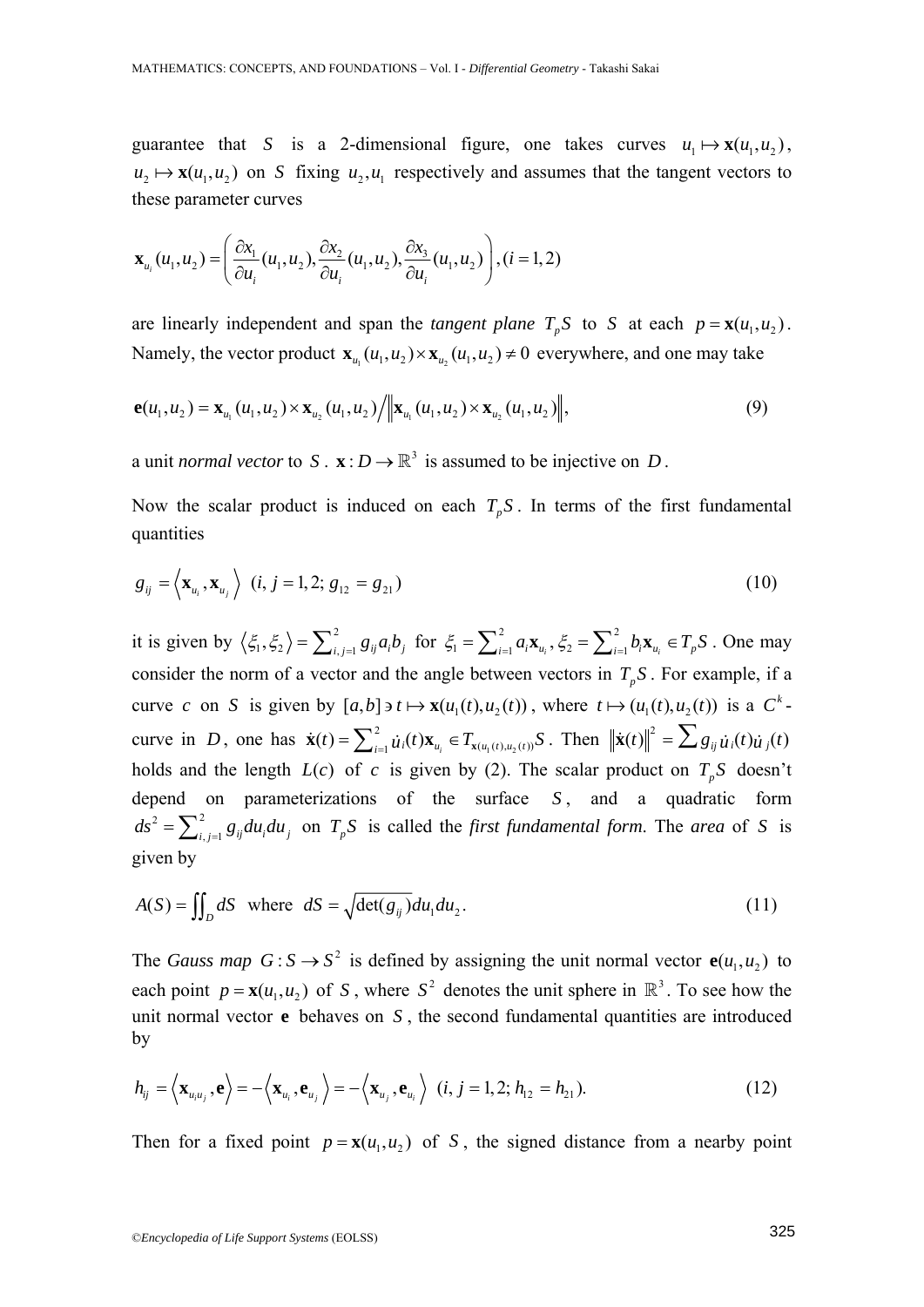$\mathbf{x}(u_1 + du_1, u_2 + du_2)$  to the tangent plane  $T_p S$  is controlled by half of  $II = \sum_{i,j=1}^{2} h_{ij}(u_1, u_2) du_i du_j$ . II is called the *second fundamental form* of *S*, and is preserved under orientation preserving parameter transformations of *S* . If *II* is definite at *p*, i.e. its discriminant  $D = 4(h_{12}^2 - h_{11}h_{22}) < 0$ , *S* lies on a one side of  $T_pS$  around *p* where *p* is called an elliptic point. If  $D = 4(h_{12}^2 - h_{11}h_{22}) > 0$  at *p*, *S* is located on both sides of  $T_p S$  where *p* is called a hyperbolic point.

Now to measure how *S* is curved in  $\mathbb{R}^3$  around a point  $p \in S$ , take curves  $c: s \mapsto \mathbf{x}(s) = \mathbf{x}(u_1(s), u_2(s))$  on *S* parameterized by arc length with  $\mathbf{x}(0) = p$ . For such a curve, the normal component of  $\ddot{x}(0)$ , called the normal curvature, is given by

$$
\kappa_n = \langle \ddot{\mathbf{x}}(0), \mathbf{e} \rangle = \sum_{i,j=1}^2 h_{ij} \xi_i \xi_j \quad \text{with} \quad \dot{\mathbf{x}}(0) = \sum_{i=1}^2 \xi_i \mathbf{x}_{u_i}, \sum_{i,j=1}^2 g_{ij} \xi_i \xi_j = 1.
$$

One considers the minimum and the maximum of normal curvatures  $\sum_{i,j} h_{ij} \xi_i \xi_j$  at *p* under the condition  $\sum_{i,j} g_{ij} \xi_i \xi_j = 1$  that are called the *principal curvatures* of *S* at *p*. Now the *mean curvature*  $H(=H_s)$  and the *Gaussian curvature*  $K(=K_s)$  of *S* at *p* are defined as the arithmetic mean and the product of principal curvatures, respectively. They are given by

$$
K = \det(h_{ij})/\det(g_{ij}), H
$$
  
=  $(g_{11}h_{22} + g_{22}h_{11} - 2g_{12}h_{12})/ {2 \det(g_{ij})} = tr((g_{ij})^{-1}(h_{ij}))/2$  (13)

where  $tr(a_{ii}) = a_{11} + a_{22}$  is the trace. Gaussian curvature (resp. mean curvature) is invariant under (resp. orientation preserving) parameter transformations of *S* . For a plane one gets  $K = H = 0$ , and for a sphere of radius r,  $K = 1/r^2$ ,  $|H| = 1/r$  hold. Note that if  $K(p) > 0$  (resp.  $\lt 0$ ), *p* is an elliptic (resp. hyperbolic) point. There are variety of flat (i.e.  $K = 0$ ) surfaces. Flat surfaces (with  $H \neq 0$ ) obtained as a family of lines (ruled surfaces) are called *developable* surfaces including cones, circular cylinders, and tangent surfaces (consisting of tangent lines to a space curve). A *surface of revolution* given by rotating a curve  $x_1 = f(u_1)$ ,  $x_2 = g(u_1)$  in  $x_1x_2$ -plane around  $x_2$ -axis is a typical surface for which *K*, *H* take simple forms.



Figure 2. Gaussian curvature ( $K > 0$ ,  $K < 0$ ,  $K \equiv 0$ )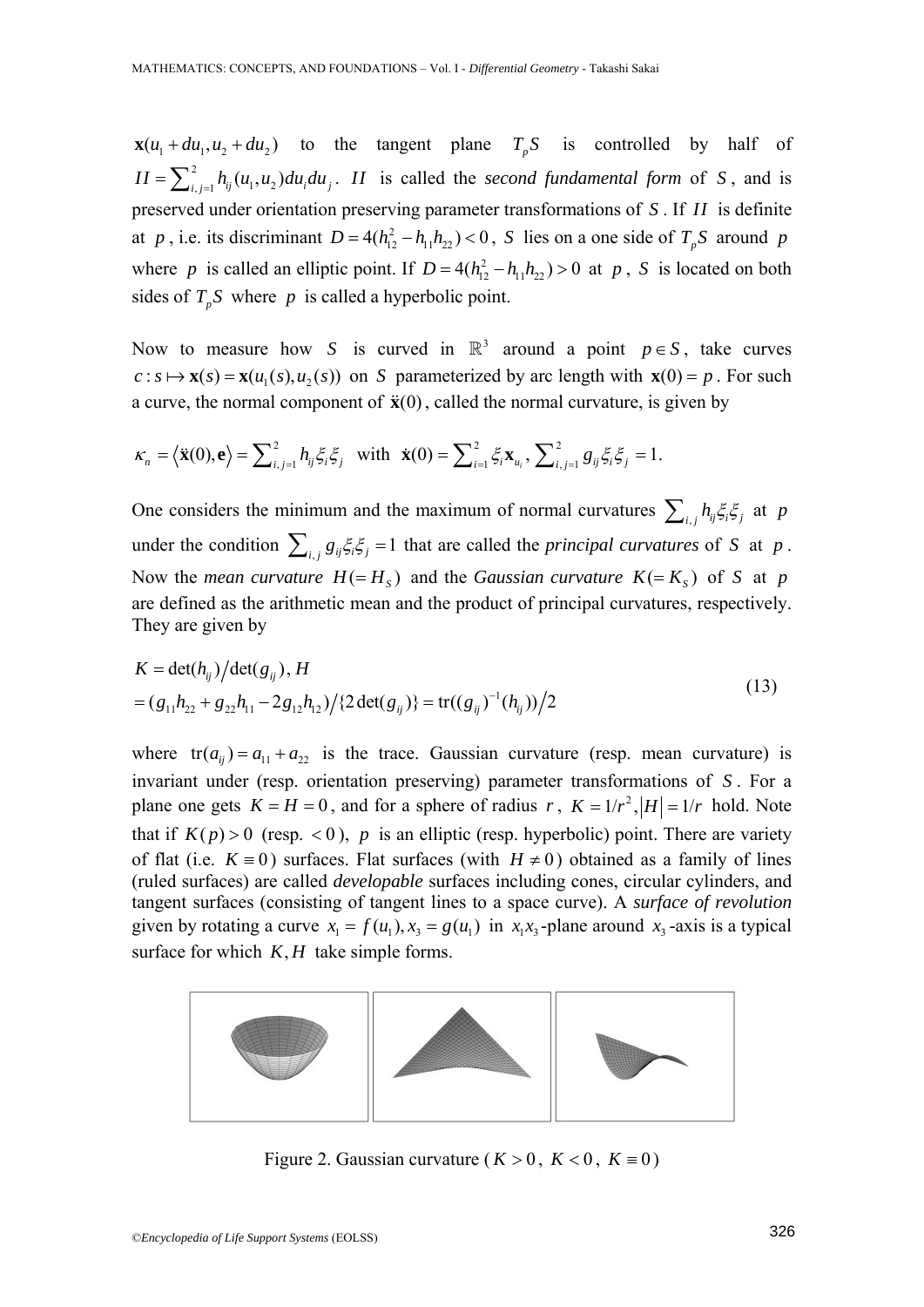Now a surface *S* with  $H \equiv 0$  is called a *minimal surface*, since such an *S* is stable with respect to the area. Belgian physicist J. Plateau verified experimentally that soap film obtained by dipping a wire form in soap solution has such a property. A surface of revolution given by  $x_1 = \cosh x_2$  is a typical example of minimal surface called the *catenoid*. Minimal surfaces have been extensively studied in relation to partial differential equations and function theory of a complex variable: For example, if  $f : \mathbb{R}^2 \to \mathbb{R}$  is a  $C^2$ -function whose graph is a minimal surface, then f is a linear function (Bernstein theorem); minimal surfaces are represented by holomorphic and meromorphic functions defined on unit open disk *D* (Weierstrass representation formula).



Figure 3. Minimal surfaces (catenoid, Enneper surface, right helicoid)

## **Intrinsic geometry of surfaces**

It is possible to express the Gaussian curvature  $K$  in terms of the first fundamental quantities  $g_{ii}$  and their partial derivatives up to the second order, i.e. *K* is an intrinsic geometric invariant of *S* , as was shown and called "Theorema Egregium" by Gauss. The length of a curve on *S* is given by (2) in terms of  $g_{ii}$ , and then the intrinsic *distance* between two points on *S* is defined as the infimum of the lengths of curves on *S* joining them. Gauss developed his surface theory based on the distance where the Gaussian curvature plays an important role. Now, a curve  $\gamma$  :  $\mathbf{x}(t) = \mathbf{x}(u_1(t), u_2(t))$  on *S* such that the orthogonal projection of the acceleration vector  $\ddot{\mathbf{x}}(t)$  to  $T_{\mathbf{x}(t)}S$  vanishes everywhere is called a *geodesic*. Then γ proceeds straight on *S* since it cannot feel any acceleration force on *S* , and satisfies

$$
\ddot{u}_i(t) + \sum_{j,k=1}^2 \Gamma^i_{jk} \dot{u}_j(t) \dot{u}_k(t) = 0 \quad (i = 1, 2)
$$

where  $\Gamma_{ij}^k = \sum_{i} g^{kl} (g_{il,j} + g_{jl,i} - g_{ij,l})/2$ ;  $(g^{ij}) = (g_{ij})^{-1}$  and ",<sup>n</sup>" denotes the differentiation with respect to  $u_k$  ( $k = 1, 2$ ). A geodesics  $\gamma$  exists at least for small  $|t|$ , once the initial point and direction are given, where  $\|\dot{\gamma}(t)\|$  is constant. Now for a geodesic triangle Δ (a simply connected domain in *S* bounded by a closed curve consisting of three geodesic segments),  $A, B, C$  denote the (inner) angles of  $\Delta$ . Then one obtains the *Gauss-Bonnet formula*: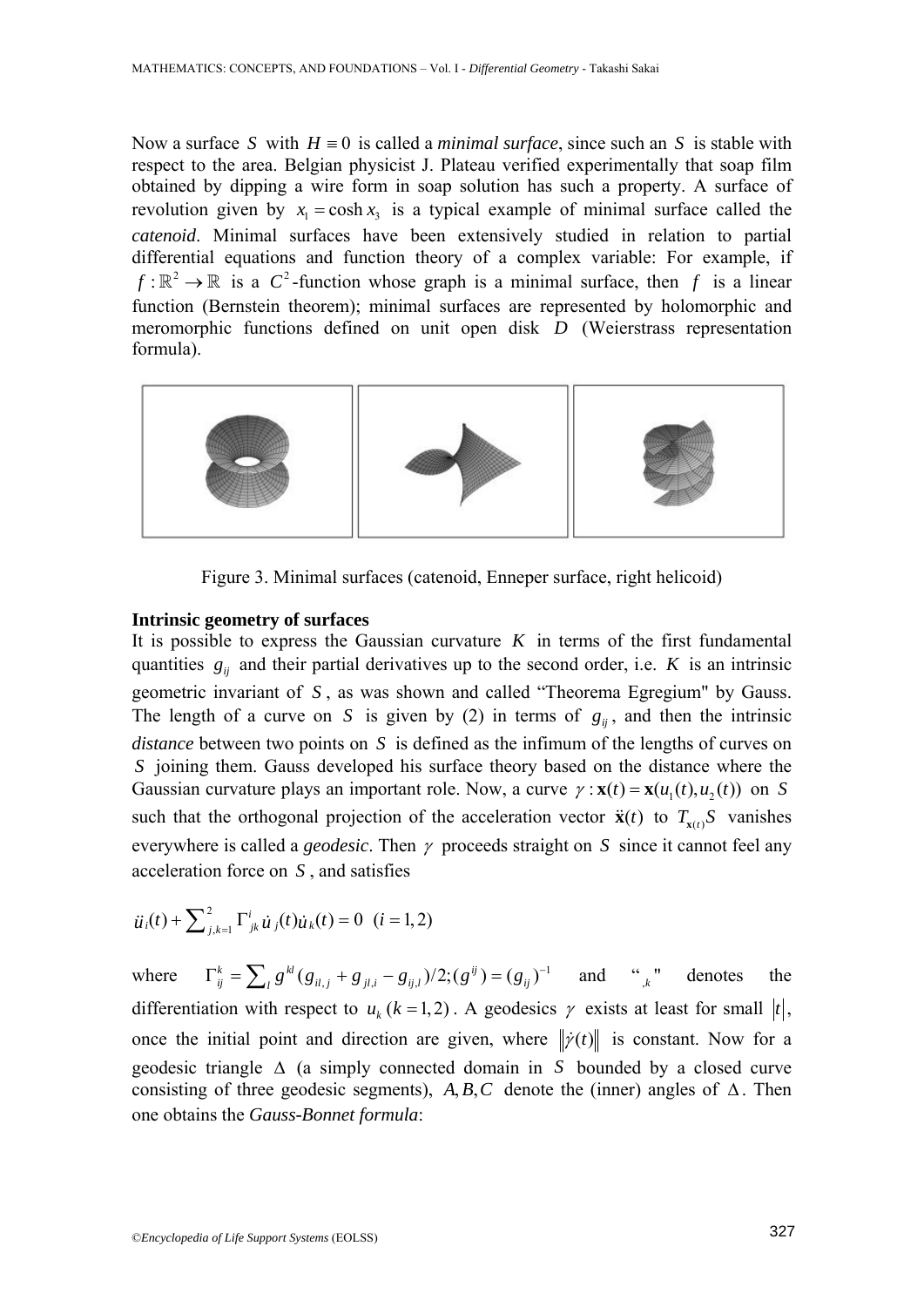$$
A + B + C - \pi = \iint_{\Delta} K dS \tag{14}
$$

If  $K \equiv 0$  this is a familiar theorem that the sum of angles of a triangle in Euclidean plane is equal to  $\pi$ , and if  $K > 0$  (resp.  $K < 0$ ) on  $\Delta$  the sum of angles of a triangle is greater (resp. less) than  $\pi$ . Indeed a surface *S* with  $K = -1$  gives a local model for hyperbolic geometry, although the whole hyperbolic plane cannot be realized as a surface in  $\mathbb{R}^3$ .

In the above one considered a piece of a surface, and now wants to define the whole surface. A subset *S* of  $\mathbb{R}^3$  is called a *regular surface* of class  $C^k$  if the following holds: For each point  $p \in S$  there exist an open neighborhood *U* of *p* in  $\mathbb{R}^3$  and a parameterized *C*<sup>k</sup>-surface  $\mathbf{x}: D \to \mathbb{R}^3$  that is a homeomorphism from *D* onto  $U \cap S$ with the relative topology. Thus each point of *S* admits a coordinate system (or *chart*) given by a homeomorphism  $\mathbf{x}^{-1}$ :  $U \cap S \to D \subset \mathbb{R}^2$ , and the whole *S* is described by an atlas consisting of such charts. For two charts  $(U_i \cap S, \mathbf{x}_i^{-1})$   $(i = 1, 2)$  representing a point of *S*, the coordinate transformation is given by  $\mathbf{x}_2^{-1} \circ \mathbf{x}_1 : \mathbf{x}_1^{-1}(U_1 \cap U_2) \to \mathbf{x}_2^{-1}(U_1 \cap U_2)$ that is a  $C<sup>k</sup>$ -map between domains of plane. A compact regular surface is called a closed regular surface (e.g. sphere, torus *T* that is the surface of a doughnut, and the surface  $\Sigma_k$  of a doughnut with *k* holes). Dividing a closed regular surface *S* into finitely many geodesic triangles and applying the Gauss-Bonnet formula, one obtains the *Gauss-Bonnet theorem* representing a topological invariant  $\chi(S)$ , the Euler characteristic of *S*, in terms of Gaussian curvature (note that  $\chi(\Sigma_k) = 2(1 - k)$ ):

$$
\chi(S) = \frac{1}{2\pi} \iint_{S} K dA. \tag{15}
$$

Here are some global results that characterize the sphere: If the Gaussian curvature *K* of a closed surface is equal to a constant *r*, then  $r > 0$  and *S* is a sphere of radius  $1/\sqrt{r}$ . If the mean curvature *K* of a closed surface is equal to a constant *h*, then  $h \neq 0$  and *S* is a sphere of radius  $1/h$  . A closed regular surface *S* in  $\mathbb{R}^3$  admits an elliptic point. If  $K > 0$  everywhere, *S* is homeomorphic to sphere and called an *ovaloid*, since *S* lies on the one side of  $T_p S$  at each  $p \in S$  and bounds a convex set of  $\mathbb{R}^3$ .

## **3. Differentiable Manifolds**

#### **Manifolds**

The notion of *manifold* was introduced by B. Riemann in 1854 to set a foundation of geometry, i.e. how to grasp the concept of space that locally looks Euclidean space, but may spread manifold in curved manner and be of higher dimension. In the language of modern mathematics, manifold is defined as follows: Let *M* be a Hausdorff topological space. A pair  $(U, \phi)$  of an open set *U* of *M* and a map  $\phi: U \to \mathbb{R}^n$  is called a *chart* with coordinate neighborhood  $U$ , if  $\phi$  is a homeomorphism onto an open subset of Euclidean space  $\mathbb{R}^n$ . A family of charts  $A = \{ (U_\alpha, \phi_\alpha) \}_{\alpha \in A}$  is called an *atlas* of *M* if